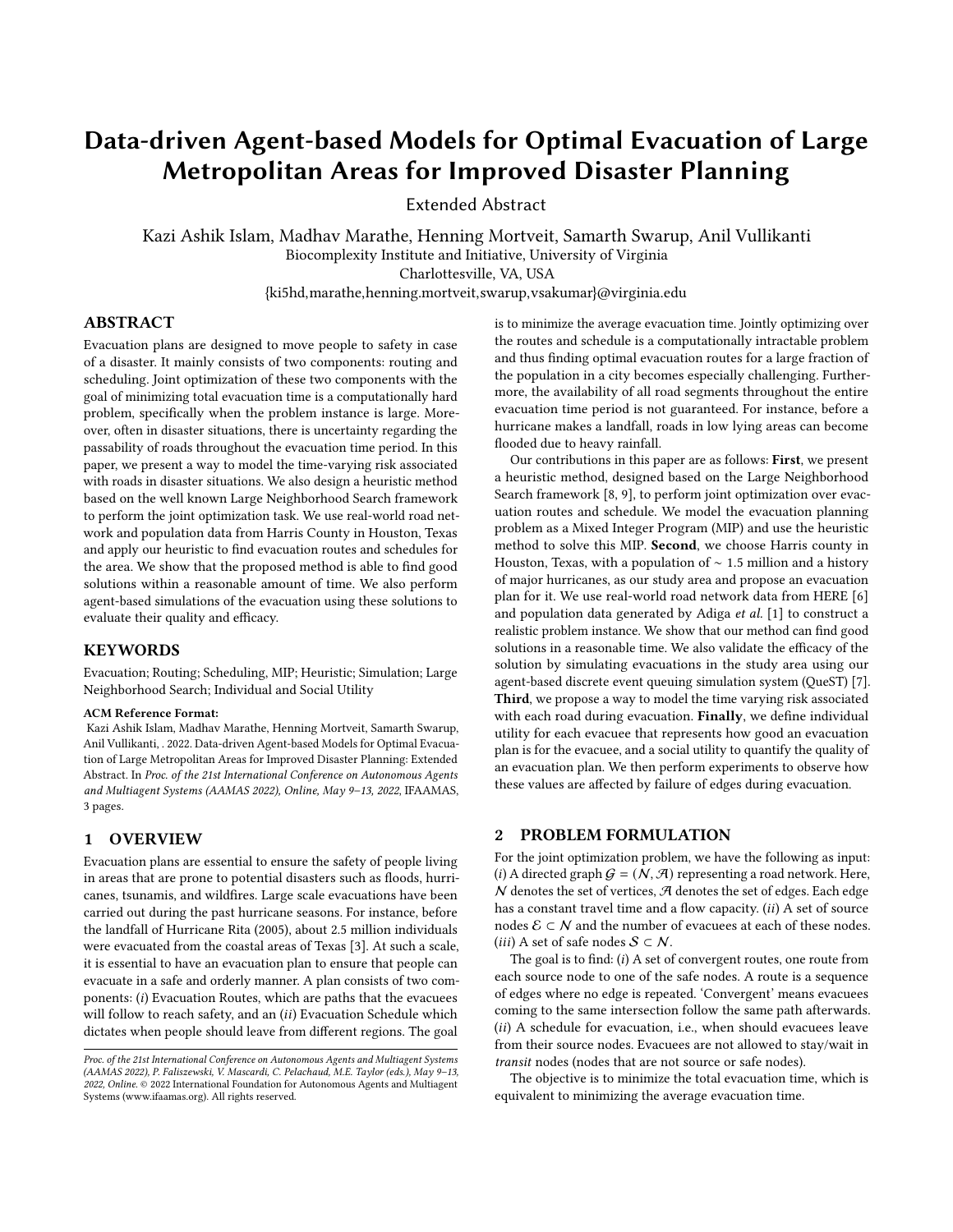<span id="page-1-0"></span>
$$
\begin{array}{c|c}\n\hline\n\mathbf{B} & (1,10) & (2) & (1,10) \\
\hline\n & (1,10) & (1,10) & (1,10) \\
 & (1,10) & (2,10) & (1,10) \\
\hline\n & (20) & (2,10) & (1) & (1,10) & \mathbf{A}\n\end{array}
$$

Figure 1: Sample Network. Edges are labeled with their travel time and flow capacity respectively. The number under square nodes denote number of evacuees.

A sample road network is shown in Figure [1.](#page-1-0) Here, we have three types of vertices: sources (squares), safe nodes (triangles), and transit nodes (circles). Their respective sets are denoted by  $\mathcal{E}, \mathcal{S},$ and  $T$  (  $N = \mathcal{E} \cup \mathcal{T} \cup \mathcal{S}$ ).

$$
\min \sum_{e \in \delta^-(v_t)} \phi_e * t_s(e) \tag{1}
$$

$$
s.t. \sum_{e \in \delta^+(k)} x_e = 1 \qquad \qquad \forall k \in \mathcal{E} \qquad (2)
$$

$$
\sum_{e \in \delta^+(i)} x_e \le 1 \qquad i \in \mathcal{T} \qquad (3)
$$

$$
\phi_{e(v_s, u_0)} = w(u) \qquad \forall u \in \mathcal{E} \qquad (4)
$$

$$
\sum_{e \in \delta^{-}(i)} \phi_e = \sum_{e \in \delta^{+}(i)} \phi_e \qquad \forall i \in \mathcal{N}^{\mathcal{X}} \setminus \{v_s, v_t\} \qquad (5)
$$

$$
\phi_{e'} \le x_e * c_e \qquad \qquad \forall e \in \mathcal{A}, e' \in e^x \qquad (6)
$$

$$
\phi_e \ge 0 \qquad \qquad \forall e \in \mathcal{A}^x \qquad (7)
$$

$$
x_e \in \{0, 1\} \qquad \forall e \in \mathcal{A} \qquad (8)
$$

Following Hasan and Hentenryck [\[5\]](#page-2-7), we use a time expanded graph (Appendix A), denoted by  $G^x = (N^x = \mathcal{E}^x \cup \mathcal{T}^x \cup \mathcal{S}^x, \mathcal{A}^x)$ , to capture the flow of evacuees over time and formulate the evacuation planning problem as an MIP given by [\(1](#page-1-1)[–8\)](#page-1-2). Here, we have two types of variables: (i) binary variable  $x_e$ , which is equal to one if and only if the edge  $e \in \mathcal{A}$  is used for evacuation; otherwise it will be zero. (ii) continuous variable  $\phi_e$ , which denotes the flow of evacuees on edge  $e \in \mathcal{A}^x$ . The objective [\(1\)](#page-1-1) is to minimize the total (i.e. sum) evacuation time; here  $v_t$  denotes a super sink node that connects all safe nodes, and  $t_s(e)$  denotes the arrival time at this node. Constraint [\(2\)](#page-1-3) ensures that there is exactly one outgoing edge from each source node, and constraint [\(3\)](#page-1-4) ensures that the routes are convergent. Constraint [\(4\)](#page-1-5) sets the initial flow from each source node to the number of evacuees  $(w(u))$  at those nodes. Constraint [\(5\)](#page-1-6) and [\(6\)](#page-1-7) corresponds to the flow conservation and the flow capacity constraint respectively.

#### 3 HEURISTIC OPTIMIZATION

Solving the model [\(1](#page-1-1)[-8\)](#page-1-2) is computationally expensive. In fact, the problem of minimizing the evacuation completion time, with the constraints [\(2](#page-1-3)[-8\)](#page-1-2), is hard to approximate too [\[4\]](#page-2-8). For this reason, we present a heuristic optimization method, to find good solutions in a reasonable amount of time.

First, we calculate an initial feasible solution by taking the shortest path from each source node to the nearest safe node (by road) and determine the minimum time required to evacuate everyone using these paths. The latter is used to set the time horizon. We

<span id="page-1-9"></span><span id="page-1-8"></span>

| <b>Algorithm 1:</b> Heuristic Method for Optimizing model (1-8)             |
|-----------------------------------------------------------------------------|
| <b>Input:</b> Initial solution: <i>sol</i> , Time Horizon: T, Percentage of |
| routes to update: $p$ , Number of Iterations: $n$                           |
| <b>Output:</b> Solution of the model (1-8)                                  |
| 1 for 1 to n do                                                             |
| Select (100-p)% of the source locations uniformly at<br>$\overline{2}$      |
| random. Let their set be S                                                  |
| Fix the routes from the source locations in $S$ , by setting<br>3           |
| $x_e = 1$ if e is on any of the routes from S in sol                        |
| $sol \leftarrow$ Solution of optimized model (1-8)<br>$\mathbf{A}$          |
| $T' \leftarrow$ evacuation completion time for solution sol<br>5            |
| if $T-T' > +threshold$ then<br>6                                            |
| Update the model (1-8) by setting the time horizon to<br>7                  |
| $T'$ . Prune the Time Expanded Graph by removing                            |
| $(i)$ nodes that are unreachable from the evacuation<br>8                   |
| nodes within time horizon $T'$ , and                                        |
| (ii) nodes from which none of the safe nodes can be<br>9                    |
| reached within time horizon $T'$                                            |
| Increase $p$<br>10                                                          |
| 11 <b>return</b> sol                                                        |
|                                                                             |

<span id="page-1-11"></span><span id="page-1-10"></span><span id="page-1-6"></span><span id="page-1-5"></span><span id="page-1-4"></span><span id="page-1-3"></span><span id="page-1-1"></span>then apply Algorithm [1](#page-1-8) to optimize the model [\(1](#page-1-1)[-8\)](#page-1-2). It runs for  $n$ iterations, in each iteration we randomly select some source locations (line [2\)](#page-1-9) and keep the routes from these sources fixed. We then optimize the model over the rest of the routes and the schedule. If we find a better solution, with an evacuation completion time smaller than the current time horizon, then we also apply pruning strategies (lines [7-](#page-1-10)[9\)](#page-1-11) to reduce the size of the model.

<span id="page-1-7"></span><span id="page-1-2"></span>Using our method, we calculate an evacuation plan for our study area. The road network for this area consists of 1338 nodes and 1751 edges. We have 374 sources and 8 safe nodes. The execution of our algorithm takes ∼ 3.5 hours and returns a solution that evacuates ∼ 1.5 million evacuees in ∼ 8 hours. We validate our results by simulating the evacuation using QueST [\[7\]](#page-2-6) (Appendix B).

# TIME VARYING RISK MODEL AND INDIVIDUAL VS SOCIAL UTILITY

We extend the damage model proposed by Agarwal et al. [\[2\]](#page-2-9) by considering the time varying aspect of risk during disasters. We calculate a failure probability for each road at each timestep (Appendix C) based on the following assumption: probability of a road becoming damaged increases as we temporally get closer to the time of disaster, and it is maximum at the time of the disaster.

Due to the failure of edges, different scenarios may arise during evacuation. To understand how it affects the evacuees and the efficacy of an evacuation plan, we define:  $(i)$  individual utility of an evacuee in a given scenario when following a given evacuation plan, and  $(ii)$  social utility of an evacuation plan in a given scenario. In our experiments, we generated five thousand scenarios in the study area using our risk model. Results show that our evacuation plan achieves good social utility, compared to the best utility achievable, in most of the scenarios (Appendix D).

#### ACKNOWLEDGMENTS

This work was partially supported by the NSF Grants: CCF-1918656, OAC-1916805 (CINES), and the NASA Grant 80NSSC18K1594.